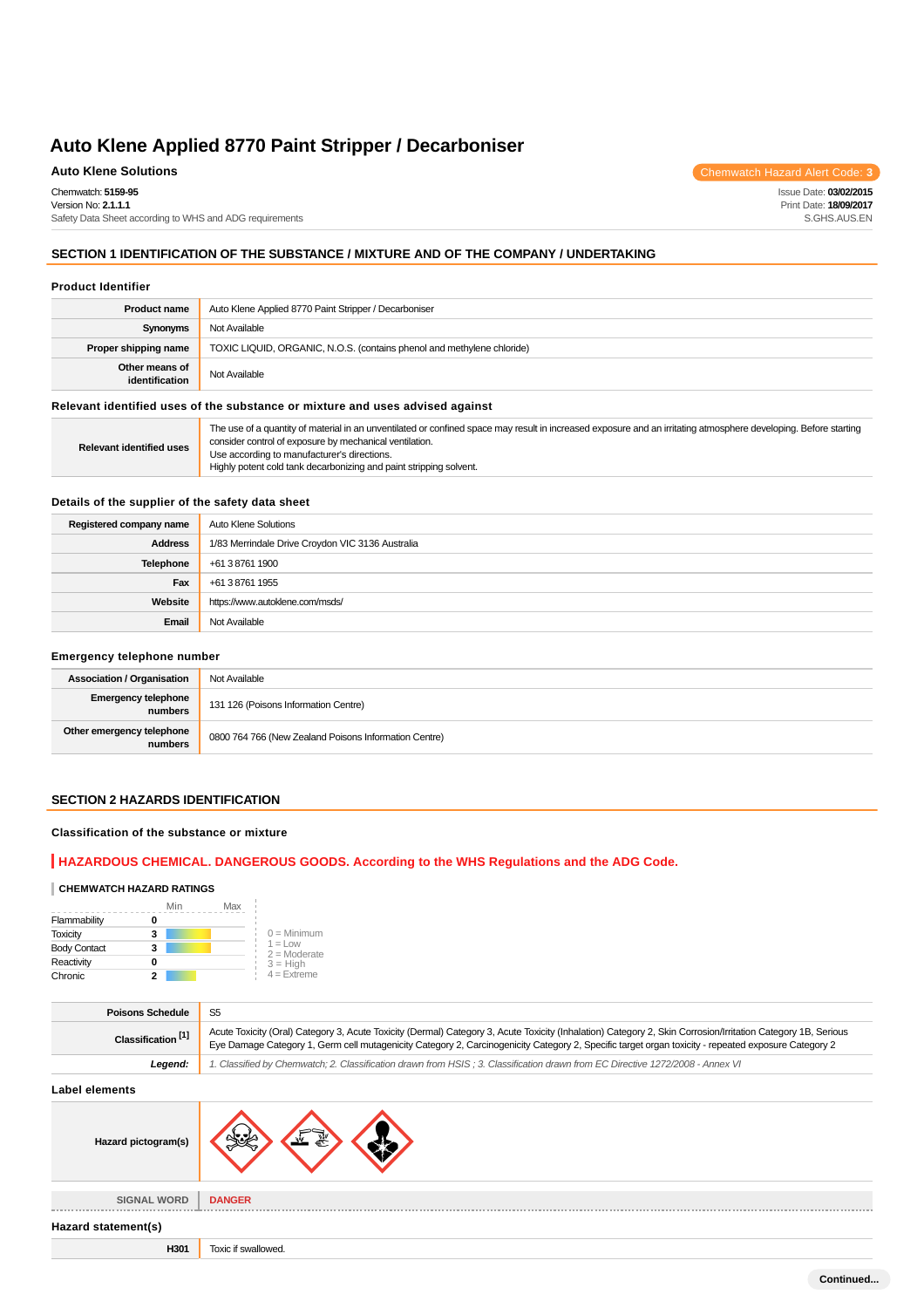| H311                                         | Toxic in contact with skin.                                                |  |
|----------------------------------------------|----------------------------------------------------------------------------|--|
| H330                                         | Fatal if inhaled.                                                          |  |
| H314                                         | Causes severe skin burns and eye damage.                                   |  |
| H341                                         | Suspected of causing genetic defects.                                      |  |
| H351                                         | Suspected of causing cancer.                                               |  |
| H373                                         | May cause damage to organs through prolonged or repeated exposure.         |  |
| <b>Precautionary statement(s) Prevention</b> |                                                                            |  |
| P <sub>201</sub>                             | Obtain special instructions before use.                                    |  |
| P260                                         | Do not breathe dust/fume/gas/mist/vapours/spray.                           |  |
| P270                                         | Do not eat, drink or smoke when using this product.                        |  |
| P <sub>271</sub>                             | Use only outdoors or in a well-ventilated area.                            |  |
| P280                                         | Wear protective gloves/protective clothing/eye protection/face protection. |  |
| P <sub>281</sub>                             | Use personal protective equipment as required.                             |  |
| P284                                         | Wear respiratory protection.                                               |  |

# **Precautionary statement(s) Response**

| P301+P310      | IF SWALLOWED: Immediately call a POISON CENTER or doctor/physician.                                                              |
|----------------|----------------------------------------------------------------------------------------------------------------------------------|
| P301+P330+P331 | IF SWALLOWED: Rinse mouth. Do NOT induce vomiting.                                                                               |
| P303+P361+P353 | IF ON SKIN (or hair): Remove/Take off immediately all contaminated clothing. Rinse skin with water/shower.                       |
| P304+P340      | IF INHALED: Remove victim to fresh air and keep at rest in a position comfortable for breathing.                                 |
| P305+P351+P338 | IF IN EYES: Rinse cautiously with water for several minutes. Remove contact lenses, if present and easy to do. Continue rinsing. |
| P308+P313      | IF exposed or concerned: Get medical advice/attention.                                                                           |
| P363           | Wash contaminated clothing before reuse.                                                                                         |

# **Precautionary statement(s) Storage**

| P403+P233 | Store in a well-ventilated place. Keep container tightly closed. |
|-----------|------------------------------------------------------------------|
| P405      | Store locked up.                                                 |

### **Precautionary statement(s) Disposal**

**P501** Dispose of contents/container in accordance with local regulations.

# **SECTION 3 COMPOSITION / INFORMATION ON INGREDIENTS**

### **Substances**

See section below for composition of Mixtures

#### **Mixtures**

| <b>CAS No</b> | %[weight] | Name               |
|---------------|-----------|--------------------|
| 75-09-2       | 50        | methylene chloride |
| 108-95-2      | 13        | phenol             |
| 143-18-0      | $0 - 10$  | potassium oleate   |
| 10588-01-9    | $0 - 5$   | sodium dichromate  |
| 7732-18-5     | balance   | water              |

# **SECTION 4 FIRST AID MEASURES**

#### **Description of first aid measures**

| <b>Eye Contact</b>  | If this product comes in contact with the eyes:<br>Inmediately hold eyelids apart and flush the eye continuously with running water.<br>Ensure complete irrigation of the eye by keeping eyelids apart and away from eye and moving the eyelids by occasionally lifting the upper and lower lids.<br>• Continue flushing until advised to stop by the Poisons Information Centre or a doctor, or for at least 15 minutes.<br>Transport to hospital or doctor without delay.<br>► Removal of contact lenses after an eye injury should only be undertaken by skilled personnel. |
|---------------------|--------------------------------------------------------------------------------------------------------------------------------------------------------------------------------------------------------------------------------------------------------------------------------------------------------------------------------------------------------------------------------------------------------------------------------------------------------------------------------------------------------------------------------------------------------------------------------|
| <b>Skin Contact</b> | If skin or hair contact occurs:<br>Immediately flush body and clothes with large amounts of water, using safety shower if available.<br>• Quickly remove all contaminated clothing, including footwear.<br>► Wash skin and hair with running water. Continue flushing with water until advised to stop by the Poisons Information Centre.<br>Transport to hospital, or doctor.                                                                                                                                                                                                 |
| Inhalation          | If fumes or combustion products are inhaled remove from contaminated area.<br>Lay patient down. Keep warm and rested.<br>► Prostheses such as false teeth, which may block airway, should be removed, where possible, prior to initiating first aid procedures.<br>Apply artificial respiration if not breathing, preferably with a demand valve resuscitator, bag-valve mask device, or pocket mask as trained. Perform CPR if<br>necessary.<br>Transport to hospital, or doctor, without delay.                                                                              |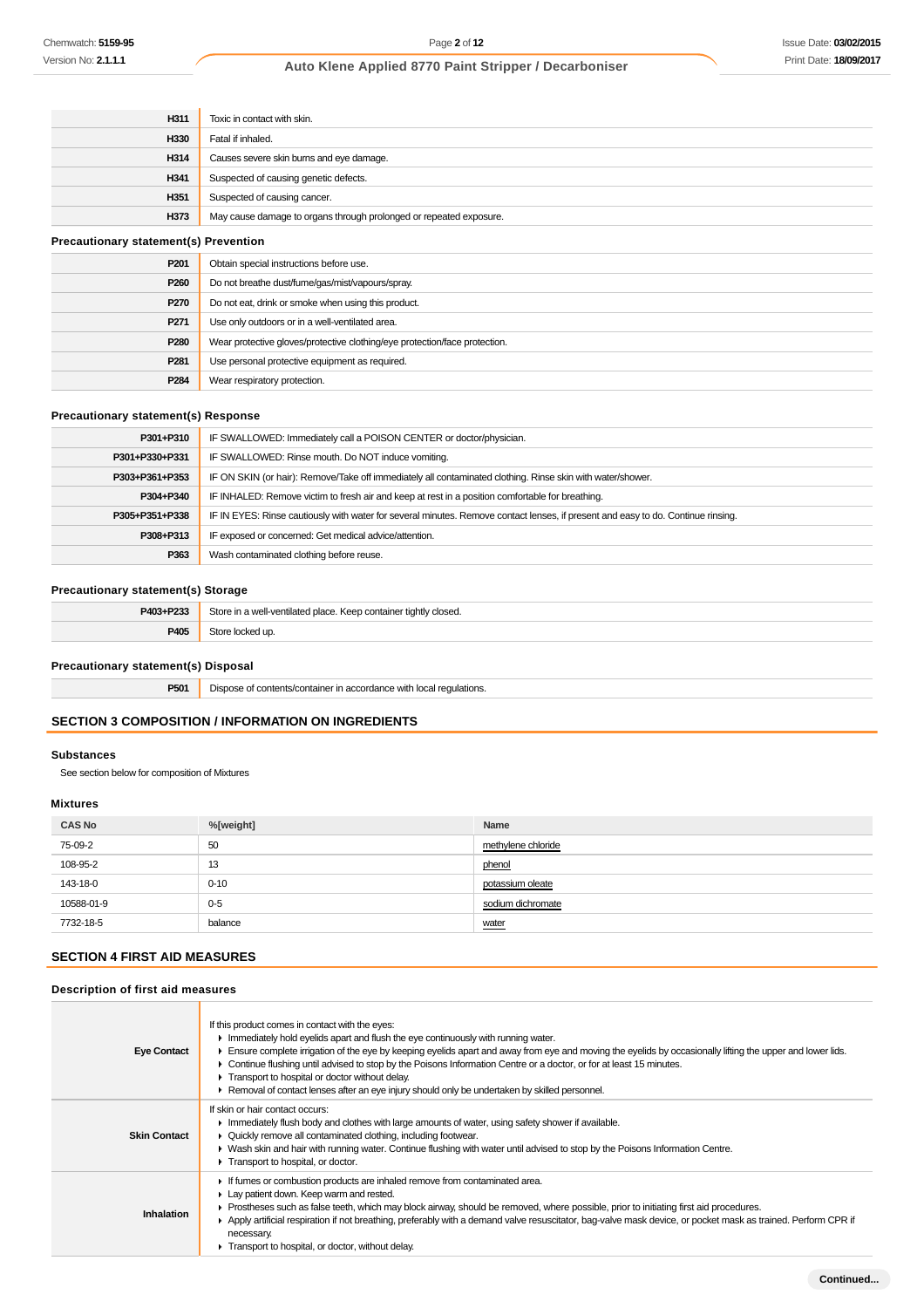- **Ingestion For advice, contact a Poisons Information Centre or a doctor at once. I** Urgent hospital treatment is likely to be needed. If swallowed do **NOT** induce vomiting. If vomiting occurs, lean patient forward or place on left side (head-down position, if possible) to maintain open airway and prevent aspiration. ▶ Observe the patient carefully. Never give liquid to a person showing signs of being sleepy or with reduced awareness; i.e. becoming unconscious. Give water to rinse out mouth, then provide liquid slowly and as much as casualty can comfortably drink. **Transport to hospital or doctor without delay.** Avoid giving milk or oils.
	- ▶ Avoid giving alcohol.

### **Indication of any immediate medical attention and special treatment needed**

Treat symptomatically.

for intoxication due to Freons/ Halons;

A: Emergency and Supportive Measures

- Maintain an open airway and assist ventilation if necessary
- F Treat coma and arrhythmias if they occur. Avoid (adrenaline) epinephrine or other sympathomimetic amines that may precipitate ventricular arrhythmias. Tachyarrhythmias caused by increased myocardial sensitisation may be treated with propranolol, 1-2 mg IV or esmolol 25-100 microgm/kg/min IV.

Monitor the ECG for 4-6 hours

B: Specific drugs and antidotes:

 $\overline{\phantom{a}}$  There is no specific antidote

- C: Decontamination
- Inhalation; remove victim from exposure, and give supplemental oxygen if available.
- Ingestion; (a) Prehospital: Administer activated charcoal, if available. **DO NOT** induce vomiting because of rapid absorption and the risk of abrupt onset CNS depression. (b) Hospital: Administer activated charcoal, although the efficacy of charcoal is unknown. Perform gastric lavage only if the ingestion was very large and recent (less than 30 minutes)
- D: Enhanced elimination:

There is no documented efficacy for diuresis, haemodialysis, haemoperfusion, or repeat-dose charcoal.

POISONING and DRUG OVERDOSE, Californian Poison Control System Ed. Kent R Olson; 3rd Edition

- Do not administer sympathomimetic drugs unless absolutely necessary as material may increase myocardial irritability.
- ▶ No specific antidote.
- Because rapid absorption may occur through lungs if aspirated and cause systematic effects, the decision of whether to induce vomiting or not should be made by an attending physician.
- If lavage is performed, suggest endotracheal and/or esophageal control.
- Danger from lung aspiration must be weighed against toxicity when considering emptying the stomach.
- Treatment based on judgment of the physician in response to reactions of the patient

For acute or short term repeated exposures to phenols/ cresols:

- Phenol is absorbed rapidly through lungs and skin. [Massive skin contact may result in collapse and death]\*
- [Ingestion may result in ulceration of upper respiratory tract; perforation of oesophagus and/or stomach, with attendant complications, may occur. Oesophageal stricture may occur.]\*
- An initial excitatory phase may present. Convulsions may appear as long as 18 hours after ingestion. Hypotension and ventricular tachycardia that require vasopressor and antiarrhythmic therapy, respectively, can occur.
- ▶ Respiratory arrest, ventricular dysrhythmias, seizures and metabolic acidosis may complicate severe phenol exposures so the initial attention should be directed towards stabilisation of breathing and circulation with ventilation, intubation, intravenous lines, fluids and cardiac monitoring as indicated.
- ▶ [Vegetable oils retard absorption; do NOT use paraffin oils or alcohols. Gastric lavage, with endotracheal intubation, should be repeated until phenol odour is no longer detectable; follow with vegetable oil. A saline cathartic should then be given.]\* ALTERNATIVELY: Activated charcoal (1g/kg) may be given. A cathartic should be given after oral activated charcoal.
- Severe poisoning may require slow intravenous injection of methylene blue to treat methaemoglobinaemia.
- [Renal failure may require haemodialysis.]\*
- Most absorbed phenol is biotransformed by the liver to ethereal and glucuronide sulfates and is eliminated almost completely after 24 hours. [Ellenhorn and Barceloux: Medical Toxicology] \*[Union Carbide]

#### BIOLOGICAL EXPOSURE INDEX - BEI

These represent the determinants observed in specimens collected from a healthy worker who has been exposed to the Exposure Standard (ES or TLV):

| Determinant              | Index                | Sampling Time | Comments |
|--------------------------|----------------------|---------------|----------|
| 1. Total phenol in blood | 250 mg/gm creatinine | End of shift  | B. NS    |

B: Background levels occur in specimens collected from subjects **NOT** exposed

NS: Non-specific determinant; also seen in exposure to other materials

# **SECTION 5 FIREFIGHTING MEASURES**

#### **Extinguishing media**

The product contains a substantial proportion of water, therefore there are no restrictions on the type of extinguishing media which may be used. Choice of extinguishing media should take into account surrounding areas.

Though the material is non-combustible, evaporation of water from the mixture, caused by the heat of nearby fire, may produce floating layers of combustible substances. In such an event consider:

- $\triangleright$  foam.
- ▶ dry chemical powder.
- carbon dioxide.

#### **Special hazards arising from the substrate or mixture**

| <b>Fire Incompatibility</b>    | None known.                                                                                                                                                                                                                                                                                                                                                                                                                                                                        |  |  |
|--------------------------------|------------------------------------------------------------------------------------------------------------------------------------------------------------------------------------------------------------------------------------------------------------------------------------------------------------------------------------------------------------------------------------------------------------------------------------------------------------------------------------|--|--|
| <b>Advice for firefighters</b> |                                                                                                                                                                                                                                                                                                                                                                                                                                                                                    |  |  |
| <b>Fire Fighting</b>           | Alert Fire Brigade and tell them location and nature of hazard.<br>• Wear full body protective clothing with breathing apparatus.<br>• Prevent, by any means available, spillage from entering drains or water course.<br>• Use fire fighting procedures suitable for surrounding area.<br>Do not approach containers suspected to be hot.<br>• Cool fire exposed containers with water spray from a protected location.<br>If safe to do so, remove containers from path of fire. |  |  |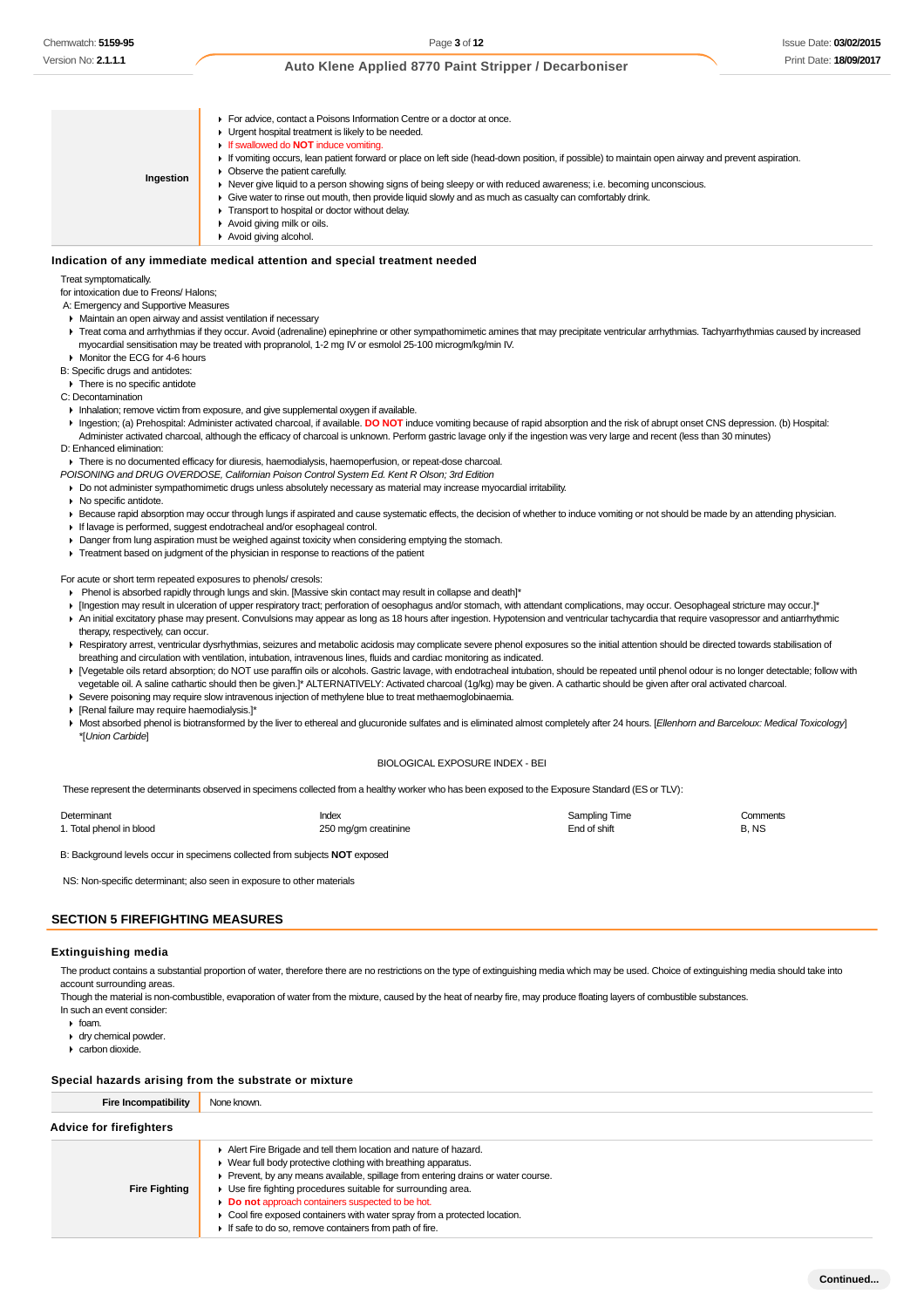| <b>Fire/Explosion Hazard</b> | The emulsion is not combustible under normal conditions. However, it will break down under fire conditions and the hydrocarbon component will burn.<br>Decomposes on heating and produces toxic fumes of:<br>carbon dioxide (CO2)<br>carbon monoxide (CO)<br>hydrogen chloride<br>phosgene<br>metal oxides<br>other pyrolysis products typical of burning organic material.<br>Contains low boiling substance: Closed containers may rupture due to pressure buildup under fire conditions.<br>May emit poisonous fumes. |
|------------------------------|--------------------------------------------------------------------------------------------------------------------------------------------------------------------------------------------------------------------------------------------------------------------------------------------------------------------------------------------------------------------------------------------------------------------------------------------------------------------------------------------------------------------------|
| <b>HAZCHEM</b>               | 2X                                                                                                                                                                                                                                                                                                                                                                                                                                                                                                                       |

# **SECTION 6 ACCIDENTAL RELEASE MEASURES**

### **Personal precautions, protective equipment and emergency procedures**

See section 8

#### **Environmental precautions**

See section 12

# **Methods and material for containment and cleaning up**

| <b>Minor Spills</b> | Environmental hazard - contain spillage.<br>• Clean up all spills immediately.<br>Avoid breathing vapours and contact with skin and eyes.<br>$\triangleright$ Control personal contact with the substance, by using protective equipment.<br>Contain and absorb spill with sand, earth, inert material or vermiculite.<br>$\triangleright$ Wipe up.<br>• Place in a suitable, labelled container for waste disposal.                                                                         |
|---------------------|----------------------------------------------------------------------------------------------------------------------------------------------------------------------------------------------------------------------------------------------------------------------------------------------------------------------------------------------------------------------------------------------------------------------------------------------------------------------------------------------|
| <b>Major Spills</b> | Environmental hazard - contain spillage.<br>• Clear area of personnel and move upwind.<br>Alert Fire Brigade and tell them location and nature of hazard.<br>$\blacktriangleright$ Wear full body protective clothing with breathing apparatus.<br>• Prevent, by any means available, spillage from entering drains or water course.<br>Stop leak if safe to do so.<br>Contain spill with sand, earth or vermiculite.<br>Collect recoverable product into labelled containers for recycling. |

Personal Protective Equipment advice is contained in Section 8 of the SDS.

### **SECTION 7 HANDLING AND STORAGE**

#### **Precautions for safe handling**

| n recautions for sare nanumiy |                                                                                                                                                                                                                                                                                                                                                                                                                                                                                                                                                                                                                                                                                                                                                                                                       |
|-------------------------------|-------------------------------------------------------------------------------------------------------------------------------------------------------------------------------------------------------------------------------------------------------------------------------------------------------------------------------------------------------------------------------------------------------------------------------------------------------------------------------------------------------------------------------------------------------------------------------------------------------------------------------------------------------------------------------------------------------------------------------------------------------------------------------------------------------|
| Safe handling                 | Contains low boiling substance:<br>Storage in sealed containers may result in pressure buildup causing violent rupture of containers not rated appropriately.<br>• Check for bulging containers.<br>$\blacktriangleright$ Vent periodically<br>Always release caps or seals slowly to ensure slow dissipation of vapours<br><b>DO NOT</b> allow clothing wet with material to stay in contact with skin<br>Avoid all personal contact, including inhalation.<br>• Wear protective clothing when risk of exposure occurs.<br>Use in a well-ventilated area.<br>Prevent concentration in hollows and sumps.<br>DO NOT enter confined spaces until atmosphere has been checked.<br>DO NOT allow material to contact humans, exposed food or food utensils.<br>Avoid contact with incompatible materials. |
| Other information             | Store in original containers.<br>Keep containers securely sealed.<br>Store in a cool, dry, well-ventilated area.<br>Store away from incompatible materials and foodstuff containers.<br>Protect containers against physical damage and check regularly for leaks.<br>Observe manufacturer's storage and handling recommendations contained within this SDS.                                                                                                                                                                                                                                                                                                                                                                                                                                           |
|                               | Conditions for safe storage, including any incompatibilities                                                                                                                                                                                                                                                                                                                                                                                                                                                                                                                                                                                                                                                                                                                                          |
| Suitable container            | DO NOT use aluminium or galvanised containers<br>Lined metal can, lined metal pail/ can.<br>Plastic pail.<br>Polyliner drum.<br>Packing as recommended by manufacturer.<br>• Check all containers are clearly labelled and free from leaks.<br>For low viscosity materials<br>Drums and jerricans must be of the non-removable head type.<br>• Where a can is to be used as an inner package, the can must have a screwed enclosure.                                                                                                                                                                                                                                                                                                                                                                  |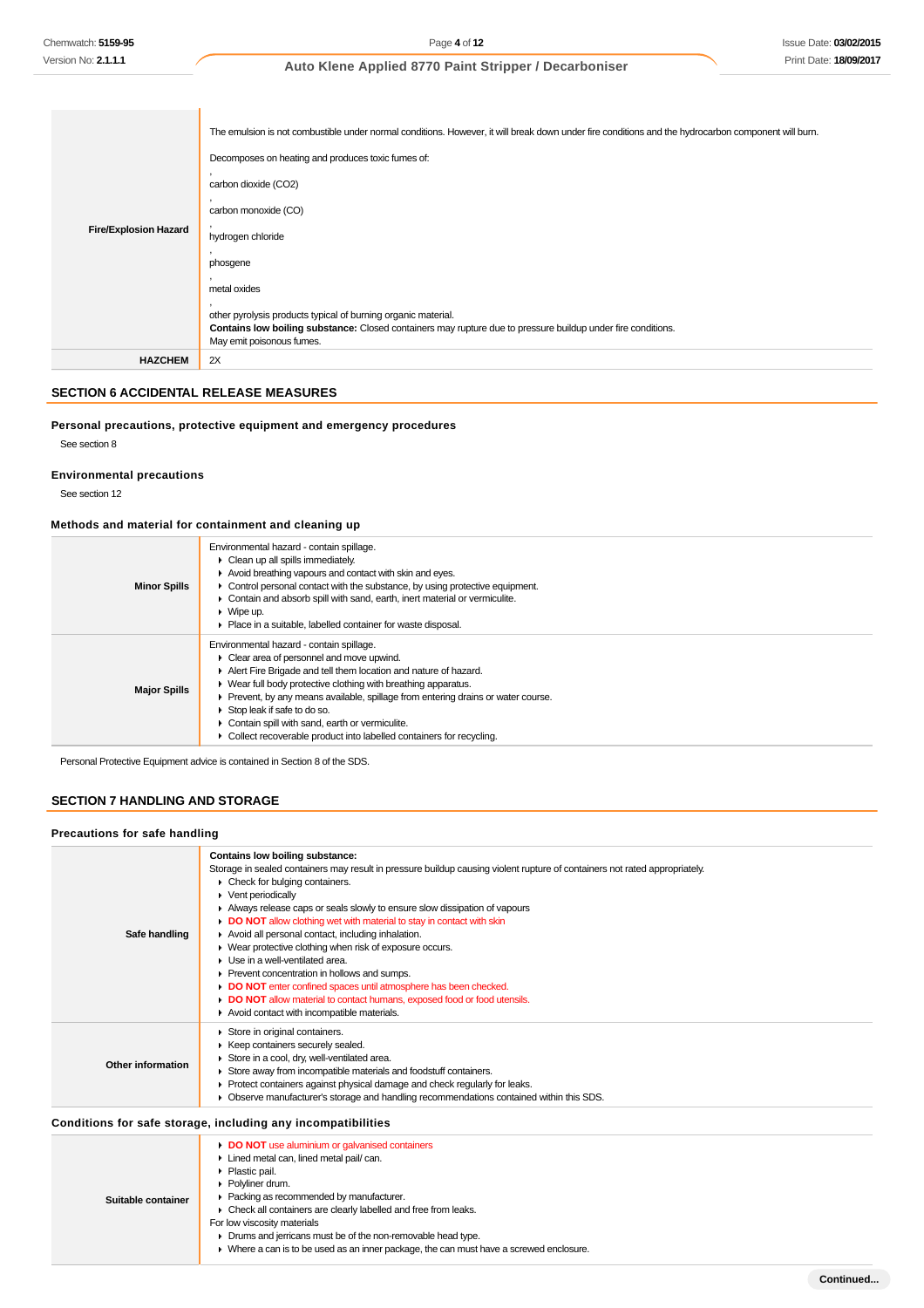|                         | For materials with a viscosity of at least 2680 cSt. (23 deg. C) and solids (between 15 C deg. and 40 deg C.):<br>Removable head packaging;<br>▶ Cans with friction closures and<br>$\blacktriangleright$ low pressure tubes and cartridges<br>may be used.                                                                                                                                                                                                                                                                                                                                                                                                                                                                                                                                                                                                                                                                                                                                                                                                                                                                                                                                                                                                                                                                                                                                                         |
|-------------------------|---------------------------------------------------------------------------------------------------------------------------------------------------------------------------------------------------------------------------------------------------------------------------------------------------------------------------------------------------------------------------------------------------------------------------------------------------------------------------------------------------------------------------------------------------------------------------------------------------------------------------------------------------------------------------------------------------------------------------------------------------------------------------------------------------------------------------------------------------------------------------------------------------------------------------------------------------------------------------------------------------------------------------------------------------------------------------------------------------------------------------------------------------------------------------------------------------------------------------------------------------------------------------------------------------------------------------------------------------------------------------------------------------------------------|
|                         | Where combination packages are used, and the inner packages are of glass, there must be sufficient inert cushioning material in contact with inner and outer<br>packages *.                                                                                                                                                                                                                                                                                                                                                                                                                                                                                                                                                                                                                                                                                                                                                                                                                                                                                                                                                                                                                                                                                                                                                                                                                                         |
|                         | In addition, where inner packagings are glass and contain liquids of packing group I and II there must be sufficient inert absorbent to absorb any spillage *.                                                                                                                                                                                                                                                                                                                                                                                                                                                                                                                                                                                                                                                                                                                                                                                                                                                                                                                                                                                                                                                                                                                                                                                                                                                      |
|                         | * unless the outer packaging is a close fitting moulded plastic box and the substances are not incompatible with the plastic.                                                                                                                                                                                                                                                                                                                                                                                                                                                                                                                                                                                                                                                                                                                                                                                                                                                                                                                                                                                                                                                                                                                                                                                                                                                                                       |
|                         | All inner and sole packagings for substances that have been assigned to Packaging Groups I or II on the basis of inhalation toxicity criteria, must be<br>hermetically sealed.                                                                                                                                                                                                                                                                                                                                                                                                                                                                                                                                                                                                                                                                                                                                                                                                                                                                                                                                                                                                                                                                                                                                                                                                                                      |
| Storage incompatibility | Methylene chloride<br>is a combustible liquid under certain circumstances even though there is no measurable flash point and it is difficult to ignite<br>is is flammable in ambient air in the range 12-23%; increased oxygen content can greatly enhance fire and explosion potential<br>• contact with hot surfaces and elevated temperatures can form fumes of hydrogen chloride and phosgene<br>F reacts violently with active metals, aluminium, lithium, methanol,, peroxydisulfuryl difluoride, potassium, potassium tert-butoxide, sodium<br>• forms explosive mixtures with nitric acid<br>is incompatible with strong oxidisers, strong caustics, alkaline earths and alkali metals<br>in attacks some plastics, coatings and rubber<br>may generate electrostatic charge due to low conductivity<br>Segregate from:<br>powdered metals such as aluminium, zinc and<br>alkali metals such as sodium, potassium and lithium.<br>May attack, soften or dissolve rubber, many plastics, paints and coatings<br>▶ Segregate from alcohol, water.<br>▶ Segregate phenol from halogens, calcium hypochlorite, and metals such as aluminium, lead, zinc, magnesium.<br>▶ Reaction of phenol with calcium hypochlorite is exothermic and produces toxic fumes which may ignite<br>► Hot phenol is corrosive to many metals, including aluminium, lead, magnesium and zinc.<br>Do not heat phenol above 60 deq.C. |

# **SECTION 8 EXPOSURE CONTROLS / PERSONAL PROTECTION**

# **Control parameters**

# **OCCUPATIONAL EXPOSURE LIMITS (OEL)**

# **INGREDIENT DATA**

| Source                       | <b>Ingredient</b>  | <b>Material name</b> | <b>TWA</b>                            | <b>STEL</b>   | Peak          | <b>Notes</b>  |
|------------------------------|--------------------|----------------------|---------------------------------------|---------------|---------------|---------------|
| Australia Exposure Standards | methylene chloride | Methylene chloride   | 174 mg/m3 / 50 ppm                    | Not Available | Not Available | Not Available |
| Australia Exposure Standards | phenol             | Phenol               | $4 \,\mathrm{mq/m}3/1 \,\mathrm{ppm}$ | Not Available | Not Available | Not Available |

| Ingredient         | <b>Material name</b>                     | TEEL-1              | TEEL-2               | TEEL-3               |
|--------------------|------------------------------------------|---------------------|----------------------|----------------------|
| methylene chloride | Methylene chloride; (Dichloromethane)    | Not Available       | Not Available        | Not Available        |
| phenol             | Phenol                                   | Not Available       | Not Available        | Not Available        |
| sodium dichromate  | Sodium dichromate; (Disodium dichromate) | $0.38$ mg/m $3$     | $6.5 \text{ mg/m}$ 3 | $39 \,\mathrm{mq/m}$ |
| sodium dichromate  | Sodium dichromate dihydrate              | $0.43$ mg/m $3$     | $7.5 \text{ mg/m}$ 3 | 45 mg/m3             |
|                    |                                          |                     |                      |                      |
| Ingredient         | <b>Original IDLH</b>                     | <b>Revised IDLH</b> |                      |                      |
| methylene chloride | 10,000 ppm                               | 2,000 ppm           |                      |                      |
| phenol             | 250 ppm<br>250 [Unch] ppm                |                     |                      |                      |
| potassium oleate   | Not Available                            | Not Available       |                      |                      |
| sodium dichromate  | Not Available                            | Not Available       |                      |                      |
| water              | Not Available                            | Not Available       |                      |                      |

#### **Exposure controls**

| Appropriate engineering<br>controls | Engineering controls are used to remove a hazard or place a barrier between the worker and the hazard. Well-designed engineering controls can be highly<br>effective in protecting workers and will typically be independent of worker interactions to provide this high level of protection.<br>The basic types of engineering controls are:<br>Process controls which involve changing the way a job activity or process is done to reduce the risk.<br>Enclosure and/or isolation of emission source which keeps a selected hazard "physically" away from the worker and ventilation that strategically "adds" and<br>"removes" air in the work environment. Ventilation can remove or dilute an air contaminant if designed properly. The design of a ventilation system must match<br>the particular process and chemical or contaminant in use.<br>Employers may need to use multiple types of controls to prevent employee overexposure. |
|-------------------------------------|-------------------------------------------------------------------------------------------------------------------------------------------------------------------------------------------------------------------------------------------------------------------------------------------------------------------------------------------------------------------------------------------------------------------------------------------------------------------------------------------------------------------------------------------------------------------------------------------------------------------------------------------------------------------------------------------------------------------------------------------------------------------------------------------------------------------------------------------------------------------------------------------------------------------------------------------------|
| <b>Personal protection</b>          |                                                                                                                                                                                                                                                                                                                                                                                                                                                                                                                                                                                                                                                                                                                                                                                                                                                                                                                                                 |
| Eye and face protection             | $\triangleright$ Chemical goggles.<br>Full face shield may be required for supplementary but never for primary protection of eyes.<br>► Contact lenses may pose a special hazard; soft contact lenses may absorb and concentrate irritants. A written policy document, describing the wearing of                                                                                                                                                                                                                                                                                                                                                                                                                                                                                                                                                                                                                                                |

lenses or restrictions on use, should be created for each workplace or task. This should include a review of lens absorption and adsorption for the class of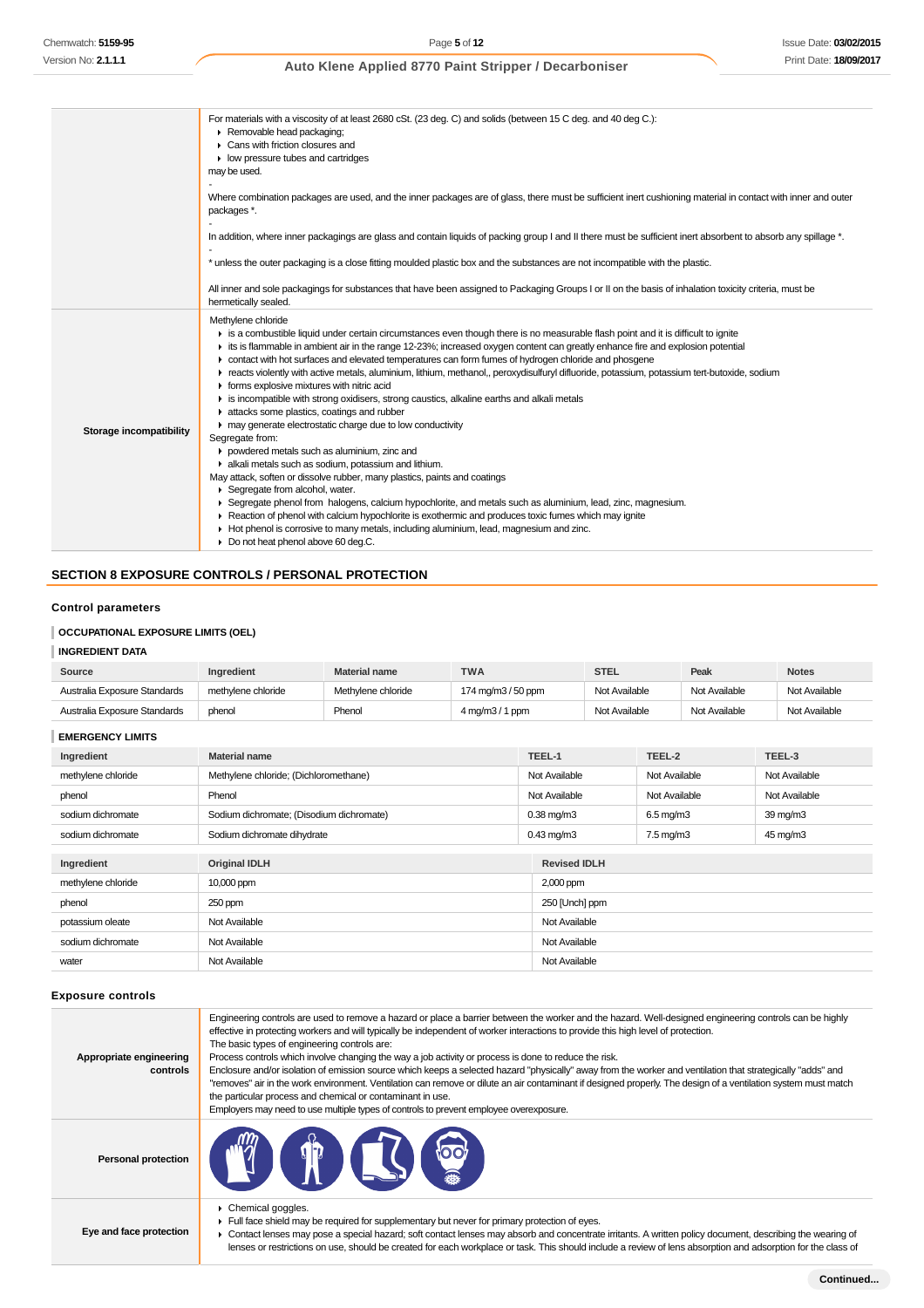|                        | • chemicals in use and an account of injury experience. Medical and first-aid personnel should be trained in their removal and suitable equipment should be<br>readily available. In the event of chemical exposure, begin eye irrigation immediately and remove contact lens as soon as practicable.                                                                                                                                                                                                                                                                                                                                                                                                                                                                                                                                                                                                                                                                                             |
|------------------------|---------------------------------------------------------------------------------------------------------------------------------------------------------------------------------------------------------------------------------------------------------------------------------------------------------------------------------------------------------------------------------------------------------------------------------------------------------------------------------------------------------------------------------------------------------------------------------------------------------------------------------------------------------------------------------------------------------------------------------------------------------------------------------------------------------------------------------------------------------------------------------------------------------------------------------------------------------------------------------------------------|
| <b>Skin protection</b> | See Hand protection below                                                                                                                                                                                                                                                                                                                                                                                                                                                                                                                                                                                                                                                                                                                                                                                                                                                                                                                                                                         |
| Hands/feet protection  | ▶ Wear chemical protective gloves, e.g. PVC.<br>▶ Wear safety footwear or safety gumboots, e.g. Rubber<br>▶ When handling corrosive liquids, wear trousers or overalls outside of boots, to avoid spills entering boots.<br>The selection of suitable gloves does not only depend on the material, but also on further marks of quality which vary from manufacturer to manufacturer. Where<br>the chemical is a preparation of several substances, the resistance of the glove material can not be calculated in advance and has therefore to be checked prior<br>to the application.<br>The exact break through time for substances has to be obtained from the manufacturer of the protective gloves and has to be observed when making a final<br>choice.<br>Personal hygiene is a key element of effective hand care. Gloves must only be worn on clean hands. After using gloves, hands should be washed and dried<br>thoroughly. Application of a non-perfumed moisturizer is recommended. |
| <b>Body protection</b> | See Other protection below                                                                                                                                                                                                                                                                                                                                                                                                                                                                                                                                                                                                                                                                                                                                                                                                                                                                                                                                                                        |
| Other protection       | • Overalls.<br>Eyewash unit.<br>▶ Barrier cream.<br>Skin cleansing cream.                                                                                                                                                                                                                                                                                                                                                                                                                                                                                                                                                                                                                                                                                                                                                                                                                                                                                                                         |
| <b>Thermal hazards</b> | Not Available                                                                                                                                                                                                                                                                                                                                                                                                                                                                                                                                                                                                                                                                                                                                                                                                                                                                                                                                                                                     |

#### **Recommended material(s)**

#### **GLOVE SELECTION INDEX**

Glove selection is based on a modified presentation of the:

 **"Forsberg Clothing Performance Index".**

 The effect(s) of the following substance(s) are taken into account in the **computergenerated** selection:

Auto Klene Applied 8770 Paint Stripper / Decarboniser

| <b>Material</b>       | CPI |
|-----------------------|-----|
| <b>BUTYL</b>          | C   |
| <b>BUTYL/NEOPRENE</b> | C   |
| <b>CPE</b>            | C   |
| NAT+NEOPR+NITRILE     | C   |
| <b>NATURAL RUBBER</b> | C   |
| NATURAL+NEOPRENE      | C   |
| <b>NEOPRENE</b>       | C   |
| NEOPRENE/NATURAL      | C   |
| <b>NITRILE</b>        | C   |
| PE/EVAL/PE            | C   |
| <b>PVA</b>            | C   |
| <b>PVC</b>            | C   |
| <b>TEFLON</b>         | C   |
| <b>VITON</b>          | C   |
| VITON/BUTYL           | C   |
| VITON/CHLOROBUTYL     | C   |
| VITON/NEOPRENE        | C   |

\* CPI - Chemwatch Performance Index

A: Best Selection

B: Satisfactory; may degrade after 4 hours continuous immersion

C: Poor to Dangerous Choice for other than short term immersion

**NOTE**: As a series of factors will influence the actual performance of the glove, a final selection must be based on detailed observation. -

\* Where the glove is to be used on a short term, casual or infrequent basis, factors such as "feel" or convenience (e.g. disposability), may dictate a choice of gloves which might otherwise be unsuitable following long-term or frequent use. A qualified practitioner should be consulted.

### **SECTION 9 PHYSICAL AND CHEMICAL PROPERTIES**

### **Information on basic physical and chemical properties**

| Appearance                             | Clear, dark brown, two-phase solvent with a characteristic odour. |                                                   |                |  |  |
|----------------------------------------|-------------------------------------------------------------------|---------------------------------------------------|----------------|--|--|
|                                        |                                                                   |                                                   |                |  |  |
| <b>Physical state</b>                  | Liquid<br>Relative density (Water = 1)<br>$-1.222$                |                                                   |                |  |  |
| Odour                                  | Not Available                                                     | <b>Partition coefficient</b><br>n-octanol / water | Not Available  |  |  |
| <b>Odour threshold</b>                 | Not Available                                                     | Auto-ignition temperature<br>(°C)                 | Not Applicable |  |  |
| pH (as supplied)                       | Not Available                                                     | Decomposition<br>temperature                      | Not Available  |  |  |
| Melting point / freezing<br>point (°C) | $< -10$                                                           | Viscosity (cSt)                                   | Not Available  |  |  |

#### **Respiratory protection**

Type AX-P Filter of sufficient capacity. (AS/NZS 1716 & 1715, EN 143:2000 & 149:2001, ANSI Z88 or national equivalent)

Where the concentration of gas/particulates in the breathing zone, approaches or exceeds the "Exposure Standard" (or ES), respiratory protection is required. Degree of protection varies with both face-piece and Class of filter; the nature of protection varies with Type of filter.

| <b>Required Minimum</b><br><b>Protection Factor</b> | <b>Half-Face</b><br>Respirator | <b>Full-Face</b><br>Respirator     | <b>Powered Air</b><br>Respirator        |
|-----------------------------------------------------|--------------------------------|------------------------------------|-----------------------------------------|
| up to $10 \times ES$                                | AX-AUS P2                      | ۰                                  | AX-PAPR-AUS /<br>Class 1 P <sub>2</sub> |
| up to $50 \times ES$                                | ۰                              | AX-AUS / Class<br>1 P <sub>2</sub> | -                                       |
| up to $100 \times ES$                               | -                              | AX-2 P2                            | AX-PAPR-2 P2 ^                          |
|                                                     |                                |                                    |                                         |

#### ^ - Full-face

A(All classes) = Organic vapours, B AUS or B1 = Acid gasses, B2 = Acid gas or hydrogen cyanide(HCN), B3 = Acid gas or hydrogen cyanide(HCN), E = Sulfur dioxide(SO2), G = Agricultural chemicals, K = Ammonia(NH3), Hg = Mercury, NO = Oxides of nitrogen, MB = Methyl bromide, AX = Low boiling point organic compounds(below 65 degC)

Cartridge respirators should never be used for emergency ingress or in areas of unknown vapour concentrations or oxygen content. The wearer must be warned to leave the contaminated area immediately on detecting any odours through the respirator. The odour may indicate that the mask is not functioning properly, that the vapour concentration is too high, or that the mask is not properly fitted. Because of these limitations, only restricted use of cartridge respirators is considered appropriate.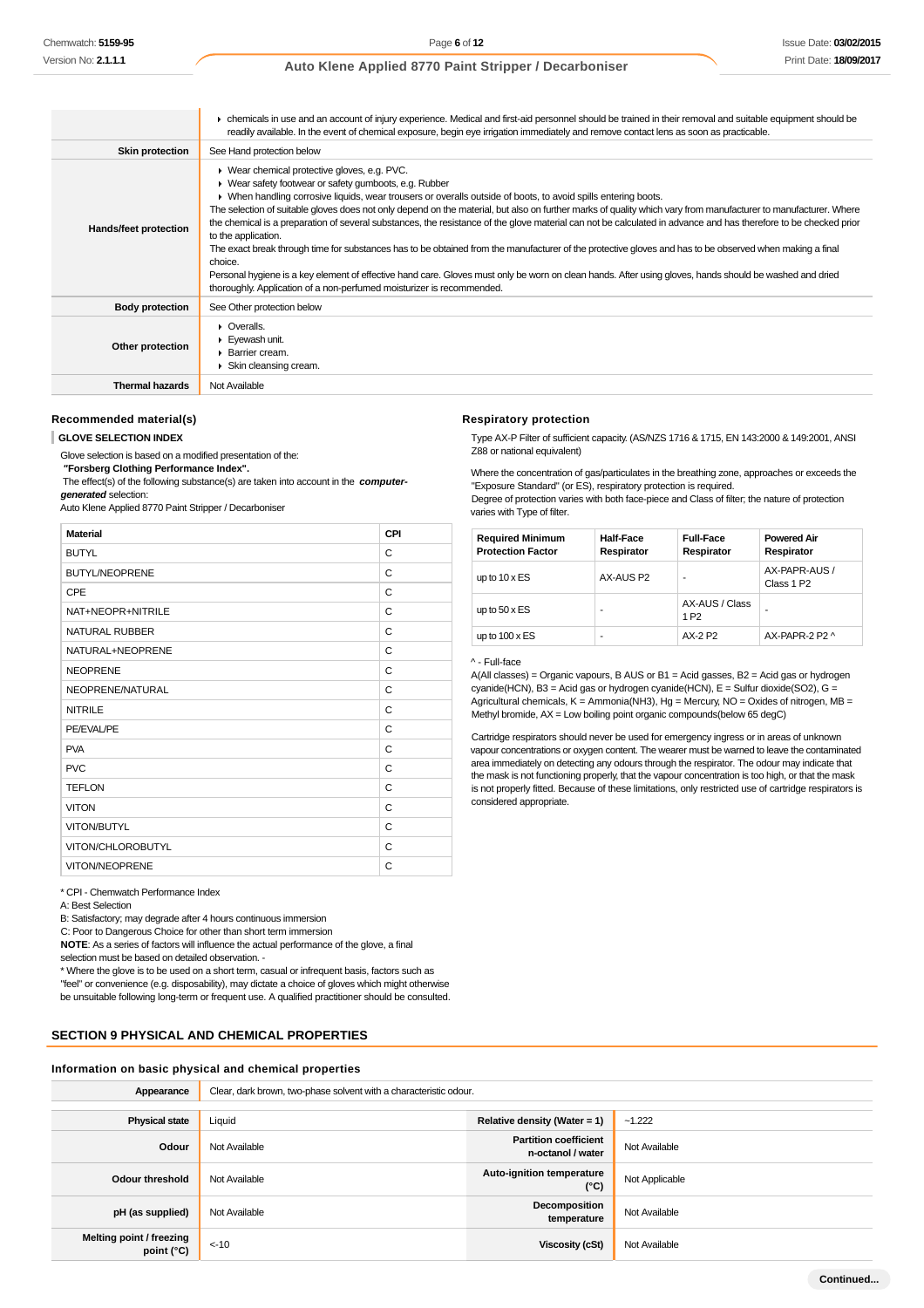ń

# **Auto Klene Applied 8770 Paint Stripper / Decarboniser**

| Initial boiling point and<br>boiling range (°C) | $-40$          | Molecular weight (g/mol)           | Not Applicable |
|-------------------------------------------------|----------------|------------------------------------|----------------|
| Flash point (°C)                                | Not Applicable | <b>Taste</b>                       | Not Available  |
| <b>Evaporation rate</b>                         | Not Available  | <b>Explosive properties</b>        | Not Available  |
| Flammability                                    | Not Applicable | <b>Oxidising properties</b>        | Not Available  |
| Upper Explosive Limit (%)                       | Not Applicable | Surface Tension (dyn/cm or<br>mN/m | Not Available  |
| Lower Explosive Limit (%)                       | Not Applicable | <b>Volatile Component (%vol)</b>   | Not Available  |
| Vapour pressure (kPa)                           | 48 @ 20 DegC   | Gas group                          | Not Available  |
| Solubility in water (g/L)                       | Not Available  | pH as a solution (1%)              | Not Available  |
| Vapour density $(Air = 1)$                      | Not Available  | VOC g/L                            | Not Available  |

# **SECTION 10 STABILITY AND REACTIVITY**

| Reactivity                            | See section 7                                                                                                                        |
|---------------------------------------|--------------------------------------------------------------------------------------------------------------------------------------|
| <b>Chemical stability</b>             | • Unstable in the presence of incompatible materials.<br>▶ Product is considered stable.<br>Hazardous polymerisation will not occur. |
| Possibility of hazardous<br>reactions | See section 7                                                                                                                        |
| <b>Conditions to avoid</b>            | See section 7                                                                                                                        |
| Incompatible materials                | See section 7                                                                                                                        |
| Hazardous decomposition<br>products   | See section 5                                                                                                                        |

# **SECTION 11 TOXICOLOGICAL INFORMATION**

### **Information on toxicological effects**

| Inhaled             | Inhalation of vapours or aerosols (mists, fumes), generated by the material during the course of normal handling, may produce toxic effects.<br>Inhalation of vapours may cause drowsiness and dizziness. This may be accompanied by sleepiness, reduced alertness, loss of reflexes, lack of co-ordination,<br>and vertigo.<br>Inhalation hazard is increased at higher temperatures.<br>Inhalation of the phenol vapour produced sore throat, coughing, laboured breathing and systemic effects including paleness, weakness, headache, sweating,<br>ringing sound in the ears, low blood oxygen, and even shock. It can also produce a damaging effect on the lungs, heart muscles, liver, kidney and hind-limb<br>paralysis based on studies done with guinea-pig.<br>Acute intoxication by halogenated aliphatic hydrocarbons appears to take place over two stages. Signs of a reversible narcosis are evident in the first stage and<br>in the second stage signs of injury to organs may become evident, a single organ alone is (almost) never involved.<br>Inhalation exposure may cause susceptible individuals to show change in heart beat rhythm i.e. cardiac arrhythmia. Exposures must be terminated.                                                                                                                                                                                                                                                                                                                                                                                                            |
|---------------------|----------------------------------------------------------------------------------------------------------------------------------------------------------------------------------------------------------------------------------------------------------------------------------------------------------------------------------------------------------------------------------------------------------------------------------------------------------------------------------------------------------------------------------------------------------------------------------------------------------------------------------------------------------------------------------------------------------------------------------------------------------------------------------------------------------------------------------------------------------------------------------------------------------------------------------------------------------------------------------------------------------------------------------------------------------------------------------------------------------------------------------------------------------------------------------------------------------------------------------------------------------------------------------------------------------------------------------------------------------------------------------------------------------------------------------------------------------------------------------------------------------------------------------------------------------------------------------------------------------------------------------|
| Ingestion           | Toxic effects may result from the accidental ingestion of the material; animal experiments indicate that ingestion of less than 40 gram may be fatal or may<br>produce serious damage to the health of the individual.<br>The material can produce chemical burns within the oral cavity and gastrointestinal tract following ingestion.<br>In animal testing, the symptoms of chlorophenol poisoning include restlessness, increased rate of breathing, rapidly developing motor weakness, tremors,<br>seizures, shortness of breath and coma.<br>Monochlorophenols are slightly less toxic than phenol but more toxic than chlorobenzene while Dichlorophenols may be more potent than phenol in eliciting<br>convulsions. Toxicity increases with chlorination.<br>For phenol, solid:<br>Ingestion causes blotches on the lips and in the mouth.                                                                                                                                                                                                                                                                                                                                                                                                                                                                                                                                                                                                                                                                                                                                                                              |
| <b>Skin Contact</b> | Skin contact with the material may produce toxic effects; systemic effects may result following absorption.<br>The material can produce chemical burns following direct contact with the skin.<br>Anionic surfactants can cause skin redness and pain, as well as a rash. Cracking, scaling and blistering can occur.<br>Open cuts, abraded or irritated skin should not be exposed to this material<br>Entry into the blood-stream, through, for example, cuts, abrasions or lesions, may produce systemic injury with harmful effects. Examine the skin prior to the use<br>of the material and ensure that any external damage is suitably protected.<br>For phenol, solid:<br>Contact with the skin causes a white, wrinkled discolouration, followed by a severe burn or whole-body poisoning if not promptly and properly removed.<br>Intense burning and pain from skin contact may be delayed. Absorption through the skin may cause extreme danger; in one case, a person who spilled a solution<br>of phenol over much of his body, died 10 minutes later. Skin absorption occurs at low vapour pressure, without apparent discomfort. Damage to the lungs,<br>methaemoglobin in the blood, and breakage of red blood cells with anaemia are frequently documented.                                                                                                                                                                                                                                                                                                                                                    |
| Eye                 | The material can produce chemical burns to the eye following direct contact. Vapours or mists may be extremely irritating.<br>If applied to the eyes, this material causes severe eye damage.<br>Direct eye contact with some anionic surfactants in high concentration can cause severe damage to the comea. Low concentrations can cause discomfort,<br>excess blood flow, and corneal clouding and swelling. Recovery may take several days.                                                                                                                                                                                                                                                                                                                                                                                                                                                                                                                                                                                                                                                                                                                                                                                                                                                                                                                                                                                                                                                                                                                                                                                  |
| Chronic             | There has been concern that this material can cause cancer or mutations, but there is not enough data to make an assessment.<br>Harmful: danger of serious damage to health by prolonged exposure through inhalation, in contact with skin and if swallowed.<br>This material can cause serious damage if one is exposed to it for long periods. It can be assumed that it contains a substance which can produce severe<br>defects.<br>Laboratory (in vitro) and animal studies show, exposure to the material may result in a possible risk of irreversible effects, with the possibility of producing<br>mutation.<br>Substance accumulation, in the human body, may occur and may cause some concern following repeated or long-term occupational exposure.<br>There is some evidence from animal testing that exposure to this material may result in reduced fertility.<br>There is some evidence from animal testing that exposure to this material may result in toxic effects to the unborn baby.<br>Chlorophenols have been associated with cancers of the throat, nose and connective tissue.<br>Solid phenol is highly toxic if swallowed, inhaled or on skin contact. Chronic phenol poisoning is very rarely reported, but symptoms include vomiting, difficulty in<br>swallowing, diarrhoea, lack of appetite, headache, fainting, dizziness, dark urine, mental disturbances, possibly skin rash and death due to liver and kidney<br>damage may occur.<br>Repeated exposure of animals to phenol vapour at concentrations ranging from 26 to 52 ppm has produced respiratory, cardiovascular, liver, kidney and |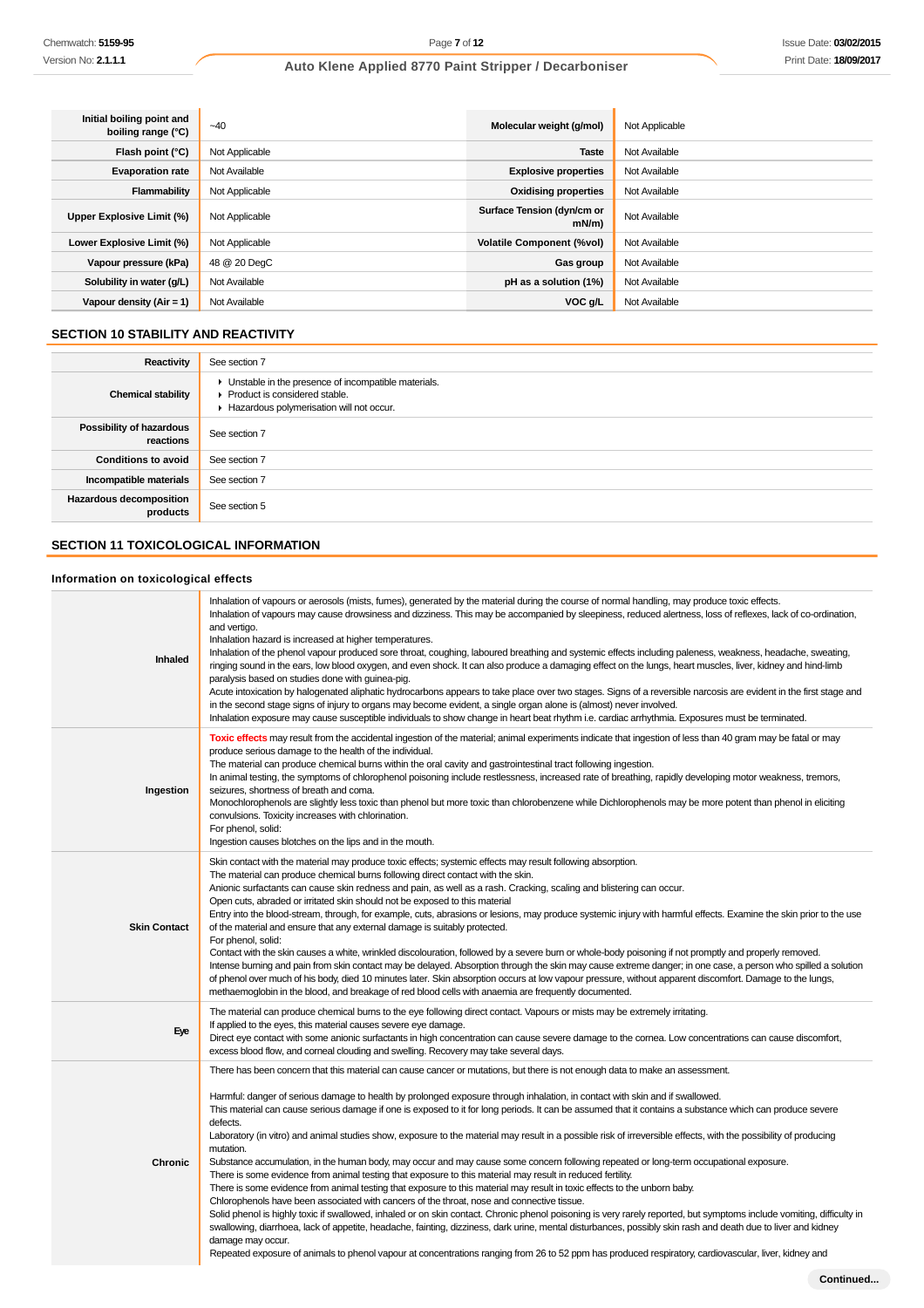| Auto Klene Applied 8770<br>Paint Stripper / | <b>TOXICITY</b>                                                        | <b>IRRITATION</b>                                                                                                                                     |
|---------------------------------------------|------------------------------------------------------------------------|-------------------------------------------------------------------------------------------------------------------------------------------------------|
| <b>Decarboniser</b>                         | Not Available                                                          | Not Available                                                                                                                                         |
|                                             | <b>TOXICITY</b>                                                        | <b>IRRITATION</b>                                                                                                                                     |
|                                             | dermal (rat) LD50: >2000 mg/kg <sup>[1]</sup>                          | Eye(rabbit): 162 mg - moderate                                                                                                                        |
| methylene chloride                          | Inhalation (rat) LC50: 0.076 mg/L/4H[2]                                | Eye(rabbit): 500 mg/24hr - mild                                                                                                                       |
|                                             | Oral (rat) LD50: 985 mg/kg <sup>[2]</sup>                              | Skin (rabbit): 100mg/24hr-moderate                                                                                                                    |
|                                             |                                                                        | Skin (rabbit): 810 mg/24hr-SEVERE                                                                                                                     |
|                                             | <b>TOXICITY</b>                                                        | <b>IRRITATION</b>                                                                                                                                     |
|                                             | dermal (rat) LD50: 525 mg/kg <sup>[1]</sup>                            | Eye(rabbit): 100 mg rinse - mild                                                                                                                      |
| phenol                                      | Inhalation (rat) LC50: 0.000316 mg/L/4H <sup>[2]</sup>                 | Eye(rabbit): 5 mg - SEVERE                                                                                                                            |
|                                             | Oral (rat) LD50: 317 mg/kg <sup>[2]</sup>                              | Skin(rabbit): 500 mg open -SEVERE                                                                                                                     |
|                                             |                                                                        | Skin(rabbit): 500 mg/24hr - SEVERE                                                                                                                    |
|                                             | <b>TOXICITY</b>                                                        | <b>IRRITATION</b>                                                                                                                                     |
| potassium oleate                            | Not Available                                                          | Eye (rabbit): 12 mg/48h                                                                                                                               |
|                                             | <b>TOXICITY</b>                                                        | <b>IRRITATION</b>                                                                                                                                     |
| sodium dichromate                           | Dermal (rabbit) LD50: 960 mg/kg <sup>[1]</sup>                         | Material is a corrosive irritant.                                                                                                                     |
|                                             | Oral (rat) LD50: 50 mg/kg <sup>[2]</sup>                               |                                                                                                                                                       |
|                                             | <b>TOXICITY</b>                                                        | <b>IRRITATION</b>                                                                                                                                     |
| water                                       | Not Available                                                          | Not Available                                                                                                                                         |
| Legend:                                     | extracted from RTECS - Register of Toxic Effect of chemical Substances | 1. Value obtained from Europe ECHA Registered Substances - Acute toxicity 2.* Value obtained from manufacturer's SDS. Unless otherwise specified data |

|                                                                                  | The material may produce moderate eye irritation leading to inflammation. Repeated or prolonged exposure to irritants may produce conjunctivitis.                                                                                                                                                                                                                                                                                                                                                                                                                                                                                                                                                                                                                                                                                                                                                                                                                                                                                                                                                                                                                                                                                                                                                                                                                                                                                                                                                                                                                                                                                                                                                                                                                                                                                                                                                                                             |                 |  |
|----------------------------------------------------------------------------------|-----------------------------------------------------------------------------------------------------------------------------------------------------------------------------------------------------------------------------------------------------------------------------------------------------------------------------------------------------------------------------------------------------------------------------------------------------------------------------------------------------------------------------------------------------------------------------------------------------------------------------------------------------------------------------------------------------------------------------------------------------------------------------------------------------------------------------------------------------------------------------------------------------------------------------------------------------------------------------------------------------------------------------------------------------------------------------------------------------------------------------------------------------------------------------------------------------------------------------------------------------------------------------------------------------------------------------------------------------------------------------------------------------------------------------------------------------------------------------------------------------------------------------------------------------------------------------------------------------------------------------------------------------------------------------------------------------------------------------------------------------------------------------------------------------------------------------------------------------------------------------------------------------------------------------------------------|-----------------|--|
| <b>METHYLENE CHLORIDE</b>                                                        | WARNING: This substance has been classified by the IARC as Group 2A: Probably Carcinogenic to Humans.<br>Inhalation (human) TCLo: 500 ppm/ 1 y - I Eye(rabbit): 10 mg - mild                                                                                                                                                                                                                                                                                                                                                                                                                                                                                                                                                                                                                                                                                                                                                                                                                                                                                                                                                                                                                                                                                                                                                                                                                                                                                                                                                                                                                                                                                                                                                                                                                                                                                                                                                                  |                 |  |
| <b>PHENOL</b>                                                                    | The material may produce severe irritation to the eye causing pronounced inflammation. Repeated or prolonged exposure to irritants may produce<br>conjunctivitis.<br>The substance is classified by IARC as Group 3:<br>NOT classifiable as to its carcinogenicity to humans.<br>Evidence of carcinogenicity may be inadequate or limited in animal testing.                                                                                                                                                                                                                                                                                                                                                                                                                                                                                                                                                                                                                                                                                                                                                                                                                                                                                                                                                                                                                                                                                                                                                                                                                                                                                                                                                                                                                                                                                                                                                                                  |                 |  |
| <b>POTASSIUM OLEATE</b>                                                          | Fatty acid salts of low acute toxicity. Their potential to irritate the skin and eyes is dependent on chain length.                                                                                                                                                                                                                                                                                                                                                                                                                                                                                                                                                                                                                                                                                                                                                                                                                                                                                                                                                                                                                                                                                                                                                                                                                                                                                                                                                                                                                                                                                                                                                                                                                                                                                                                                                                                                                           |                 |  |
| <b>SODIUM DICHROMATE</b>                                                         | The following information refers to contact allergens as a group and may not be specific to this product.<br>Contact allergies quickly manifest themselves as contact eczema, more rarely as urticaria or Quincke's oedema. The pathogenesis of contact eczema involves<br>a cell-mediated (T lymphocytes) immune reaction of the delayed type. Other allergic skin reactions, e.g. contact urticaria, involve antibody-mediated immune<br>reactions. The significance of the contact allergen is not simply determined by its sensitisation potential: the distribution of the substance and the opportunities<br>for contact with it are equally important. A weakly sensitising substance which is widely distributed can be a more important allergen than one with stronger<br>sensitising potential with which few individuals come into contact. From a clinical point of view, substances are noteworthy if they produce an allergic test<br>reaction in more than 1% of the persons tested.<br>Allergic reactions involving the respiratory tract are usually due to interactions between IgE antibodies and allergens and occur rapidly. Allergic potential of the<br>allergen and period of exposure often determine the severity of symptoms. Some people may be genetically more prone than others, and exposure to other<br>irritants may aggravate symptoms. Allergy causing activity is due to interactions with proteins.<br>Attention should be paid to atopic diathesis, characterised by increased susceptibility to nasal inflammation, asthma and eczema.<br>Exogenous allergic alveolitis is induced essentially by allergen specific immune-complexes of the IgG type; cell-mediated reactions (T lymphocytes) may be<br>involved. Such allergy is of the delayed type with onset up to four hours following exposure.<br>WARNING: This substance has been classified by the IARC as Group 1: CARCINOGENIC TO HUMANS. |                 |  |
| <b>WATER</b>                                                                     | No significant acute toxicological data identified in literature search.                                                                                                                                                                                                                                                                                                                                                                                                                                                                                                                                                                                                                                                                                                                                                                                                                                                                                                                                                                                                                                                                                                                                                                                                                                                                                                                                                                                                                                                                                                                                                                                                                                                                                                                                                                                                                                                                      |                 |  |
| <b>METHYLENE CHLORIDE &amp;</b><br><b>PHENOL</b>                                 | The material may cause severe skin irritation after prolonged or repeated exposure and may produce on contact skin redness, swelling, the production of<br>vesicles, scaling and thickening of the skin. Repeated exposures may produce severe ulceration.                                                                                                                                                                                                                                                                                                                                                                                                                                                                                                                                                                                                                                                                                                                                                                                                                                                                                                                                                                                                                                                                                                                                                                                                                                                                                                                                                                                                                                                                                                                                                                                                                                                                                    |                 |  |
| <b>PHENOL &amp; POTASSIUM</b><br><b>OLEATE &amp; SODIUM</b><br><b>DICHROMATE</b> | Asthma-like symptoms may continue for months or even years after exposure to the material ends. This may be due to a non-allergic condition known as reactive<br>airways dysfunction syndrome (RADS) which can occur after exposure to high levels of highly irritating compound. Main criteria for diagnosing RADS include<br>the absence of previous airways disease in a non-atopic individual, with sudden onset of persistent asthma-like symptoms within minutes to hours of a<br>documented exposure to the irritant. Other criteria for diagnosis of RADS include a reversible airflow pattern on lung function tests, moderate to severe<br>bronchial hyperreactivity on methacholine challenge testing, and the lack of minimal lymphocytic inflammation, without eosinophilia. RADS (or asthma)<br>following an irritating inhalation is an infrequent disorder with rates related to the concentration of and duration of exposure to the irritating substance. On the<br>other hand, industrial bronchitis is a disorder that occurs as a result of exposure due to high concentrations of irritating substance (often particles) and is<br>completely reversible after exposure ceases. The disorder is characterized by difficulty breathing, cough and mucus production.                                                                                                                                                                                                                                                                                                                                                                                                                                                                                                                                                                                                                                                      |                 |  |
| <b>Acute Toxicity</b>                                                            |                                                                                                                                                                                                                                                                                                                                                                                                                                                                                                                                                                                                                                                                                                                                                                                                                                                                                                                                                                                                                                                                                                                                                                                                                                                                                                                                                                                                                                                                                                                                                                                                                                                                                                                                                                                                                                                                                                                                               | Carcinogenicity |  |
|                                                                                  |                                                                                                                                                                                                                                                                                                                                                                                                                                                                                                                                                                                                                                                                                                                                                                                                                                                                                                                                                                                                                                                                                                                                                                                                                                                                                                                                                                                                                                                                                                                                                                                                                                                                                                                                                                                                                                                                                                                                               |                 |  |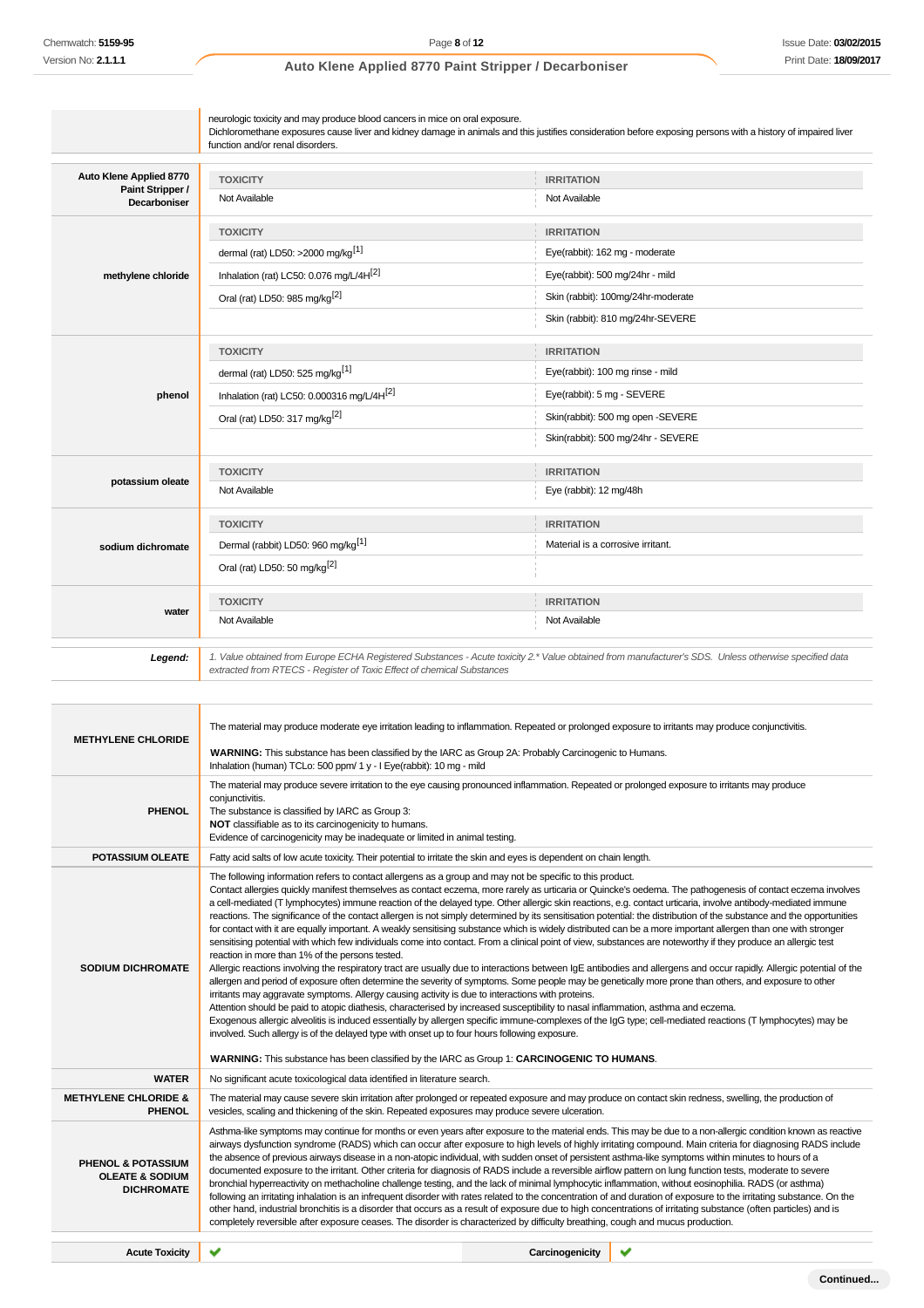| <b>Skin Irritation/Corrosion</b>            | ັ                        | Reproductivity                  |                                                                                                                                                           |
|---------------------------------------------|--------------------------|---------------------------------|-----------------------------------------------------------------------------------------------------------------------------------------------------------|
| <b>Serious Eye</b><br>Damage/Irritation     | $\overline{\phantom{a}}$ | <b>STOT - Single Exposure</b>   | Y                                                                                                                                                         |
| <b>Respiratory or Skin</b><br>sensitisation | ∾                        | <b>STOT - Repeated Exposure</b> | v                                                                                                                                                         |
| <b>Mutagenicity</b>                         | w                        | <b>Aspiration Hazard</b>        |                                                                                                                                                           |
|                                             |                          | Legend:                         | $\blacktriangleright$ - Data available but does not fill the criteria for classification<br>$\blacktriangleright$ - Data available to make classification |

 $\bigcirc$  – Data Not Available to make classification

#### **SECTION 12 ECOLOGICAL INFORMATION**

#### **Toxicity**

| Auto Klene Applied 8770                 | <b>ENDPOINT</b>  | <b>TEST DURATION (HR)</b> | <b>SPECIES</b>                | VALUE            | <b>SOURCE</b>    |
|-----------------------------------------|------------------|---------------------------|-------------------------------|------------------|------------------|
| Paint Stripper /<br><b>Decarboniser</b> | Not<br>Available | Not Available             | Not Available                 | Not<br>Available | Not<br>Available |
|                                         | <b>ENDPOINT</b>  | <b>TEST DURATION (HR)</b> | <b>SPECIES</b>                | VALUE            | <b>SOURCE</b>    |
|                                         | <b>LC50</b>      | 96                        | Fish                          | $=13.1$ mg/L     | $\overline{1}$   |
| methylene chloride                      | <b>EC50</b>      | 48                        | Crustacea                     | $=108.5$ mg/L    | $\overline{1}$   |
|                                         | <b>EC50</b>      | 72                        | Algae or other aquatic plants | 242mg/L          | 4                |
|                                         | <b>NOEC</b>      | 96                        | Algae or other aquatic plants | 56mg/L           | $\overline{4}$   |
|                                         | <b>ENDPOINT</b>  | <b>TEST DURATION (HR)</b> | <b>SPECIES</b>                | VALUE            | <b>SOURCE</b>    |
|                                         | <b>LC50</b>      | 96                        | Fish                          | 0.00175mg/L      | 4                |
|                                         | <b>EC50</b>      | 48                        | Crustacea                     | $=3.1$ mg/L      | $\overline{1}$   |
| phenol                                  | EC50             | 96                        | Algae or other aquatic plants | 0.0611mg/L       | 4                |
|                                         | <b>BCF</b>       | 24                        | Fish                          | 60mg/L           | 4                |
|                                         | <b>EC10</b>      | 0.5                       | Algae or other aquatic plants | 0.076mg/L        | $\overline{4}$   |
|                                         | <b>NOEC</b>      | 144                       | Crustacea                     | $0.01$ mg/L      | $\overline{4}$   |
|                                         | <b>ENDPOINT</b>  | <b>TEST DURATION (HR)</b> | <b>SPECIES</b>                | VALUE            | <b>SOURCE</b>    |
| potassium oleate                        | LC50             | 96                        | Fish                          | 9.19mg/L         | 4                |
|                                         | <b>EC50</b>      | 48                        | Crustacea                     | 0.57mg/L         | 4                |
|                                         | <b>ENDPOINT</b>  | <b>TEST DURATION (HR)</b> | <b>SPECIES</b>                | VALUE            | <b>SOURCE</b>    |
|                                         | LC50             | 96                        | Fish                          | 4mg/L            | $\overline{4}$   |
| sodium dichromate                       | <b>EC50</b>      | 48                        | Crustacea                     | $0.112$ mg/L     | 4                |
|                                         | <b>BCF</b>       | 17520                     | Fish                          | 0.00025mg/L      | $\overline{4}$   |
|                                         | <b>NOEC</b>      | 504                       | Crustacea                     | $0.0125$ mg/L    | $\overline{4}$   |
|                                         | <b>ENDPOINT</b>  | <b>TEST DURATION (HR)</b> | <b>SPECIES</b>                | VALUE            | <b>SOURCE</b>    |
| water                                   | Not<br>Available | Not Available             | Not Available                 | Not<br>Available | Not<br>Available |

13.12 Extracted from 1. IUCLID Toxicity Data 2. Europe ECHA Registered Substances - Ecotoxicological Information - Aquatic Toxicity 3. EPIWIN Suite V3.12<br>QSAR) - Aquatic Toxicity Data (Estimated) 4. US EPA, Ecotox database (Japan) - Bioconcentration Data 7. METI (Japan) - Bioconcentration Data 8. Vendor Data

On the basis of available evidence concerning either toxicity, persistence, potential to accumulate and or observed environmental fate and behaviour, the material may present a danger, immediate or long-term and /or delayed, to the structure and/ or functioning of natural ecosystems.

For Methylene Chloride: Log Kow: 1.25; Log Koc: 1.68; Log Kom: 1.44; Henry's atm m3 /mol: 2.68E-03; Henry�s Law Constant: 0.002 atm/m3/mol; BCF: 5.

Atmospheric Fate: Methylene chloride is a volatile liquid that tends to evaporate to the atmosphere from water and soil. The main degradation pathway for methylene chloride in air is via reactions with hydroxyl radicals  $\bullet$  the average atmospheric lifetime is estimated to be 130 days. Because this degradation pathway is relatively slow, methylene chloride may become widely dispersed but, is not likely to accumulate in the atmosphere. The small amount of methylene chloride which reaches the stratosphere, (about 1%), may undergo direct breakdown by sunlight; however, this is not expected to occur in the troposphere. Reactions of methylene chloride with ozone or other common atmospheric species, (e.g., oxygen atoms, chlorine atoms, and nitrate radicals), are not believed to contribute to its breakdown.

Terrestrial Fate: The substance will evaporate rapidly from moist soil and does not sorb strongly to soil or sediment.

For Surfactants: Kow cannot be easily determined due to hydrophilic/hydrophobic properties of the molecules in surfactants. BCF value: 1-350.

Aquatic Fate: Surfactants tend to accumulate at the interface of the air with water and are not extracted into one or the other liquid phases.

Terrestrial Fate: Anionic surfactants are not appreciably sorbed by inorganic solids. Cationic surfactants are strongly sorbed by solids, particularly clays. Significant sorption of anionic and non-ionic surfactants has been observed in activated sludge and organic river sediments. Surfactants have been shown to improve water infiltration into soils with moderate to severe hydrophobic or water-repellent properties.

Contamination of polyhalogenated phenols in their manufacture by toxic species, such as the dibenzo-p-dioxins and dibenzofurans, raise concern in terms of their entry in the food chain. For Phenol:

Environmental Fate: In alkaline soils and water, phenol will partially exist as an anion, (negatively charged particle), which can affect its fate and transport processes.

Atmospheric Fate: Phenol may wash out of the atmosphere with precipitation, however; this may occur on a limited basis, due to the short half-life of phenol in the air. During the day, when hydroxyl radical concentrations are highest, very little atmospheric transport of phenol is likely to occur. Gas-phase phenol will react with atmospheric hydroxyl radicals, which is a major removal process. The estimated half-life for phenol for this reaction is 0.61 days. The reaction of phenol with nitrate radicals during the night may constitute a significant removal process; the half-life for the substance at night is estimated to be 15 minutes. Phenol is not expected to be broken down by sunlight in the atmosphere.

**DO NOT** discharge into sewer or waterways.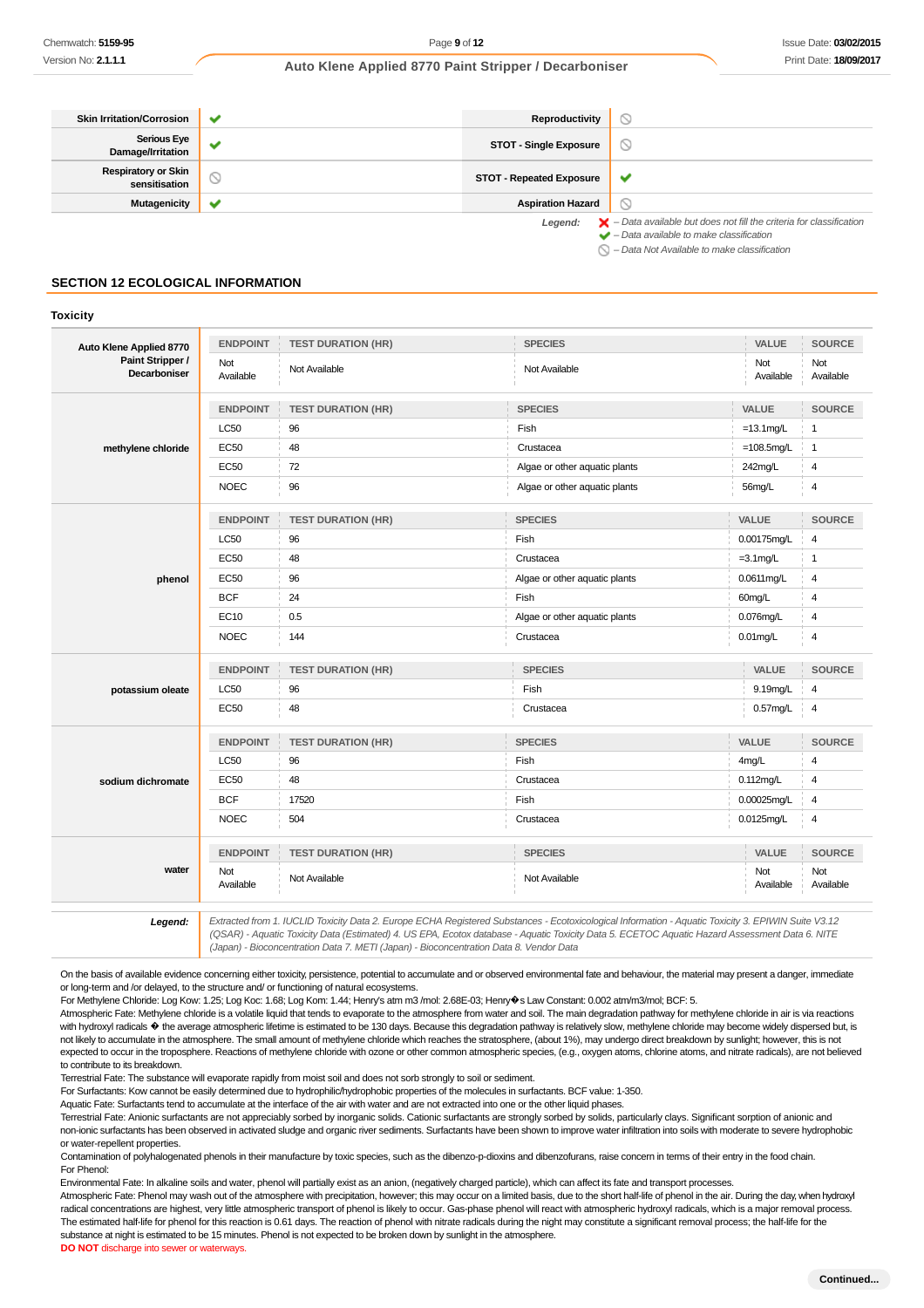# **Persistence and degradability**

| Ingredient         | Persistence: Water/Soil     | Persistence: Air              |
|--------------------|-----------------------------|-------------------------------|
| methylene chloride | LOW (Half-life $=$ 56 days) | HIGH (Half-life = 191 days)   |
| phenol             | LOW (Half-life $= 10$ days) | LOW (Half-life = $0.95$ days) |
| water              | LOW                         | LOW                           |

# **Bioaccumulative potential**

| Ingredient         | <b>Bioaccumulation</b>  |
|--------------------|-------------------------|
| methylene chloride | LOW (BCF = $40$ )       |
| phenol             | LOW (BCF = $17.5$ )     |
| sodium dichromate  | LOW (BCF = $36$ )       |
| water              | LOW (LogKOW = $-1.38$ ) |

# **Mobility in soil**

| Ingredient         | <b>Mobility</b>      |
|--------------------|----------------------|
| methylene chloride | LOW (KOC = $23.74$ ) |
| phenol             | $LOW (KOC = 268)$    |
| water              | LOW ( $KOC = 14.3$ ) |

# **SECTION 13 DISPOSAL CONSIDERATIONS**

# **Waste treatment methods**

| <b>Product / Packaging</b><br>disposal | Containers may still present a chemical hazard/ danger when empty.<br>Return to supplier for reuse/ recycling if possible.<br>Otherwise:<br>If container can not be cleaned sufficiently well to ensure that residuals do not remain or if the container cannot be used to store the same product, then<br>puncture containers, to prevent re-use, and bury at an authorised landfill.<br>$\blacktriangleright$ Where possible retain label warnings and SDS and observe all notices pertaining to the product.<br>Legislation addressing waste disposal requirements may differ by country, state and/ or territory. Each user must refer to laws operating in their area. In some<br>areas, certain wastes must be tracked.<br>A Hierarchy of Controls seems to be common - the user should investigate:<br>• Reduction<br>$\triangleright$ Reuse<br>$\triangleright$ Recycling<br>• Disposal (if all else fails)<br>This material may be recycled if unused, or if it has not been contaminated so as to make it unsuitable for its intended use. If it has been contaminated, it may be |
|----------------------------------------|---------------------------------------------------------------------------------------------------------------------------------------------------------------------------------------------------------------------------------------------------------------------------------------------------------------------------------------------------------------------------------------------------------------------------------------------------------------------------------------------------------------------------------------------------------------------------------------------------------------------------------------------------------------------------------------------------------------------------------------------------------------------------------------------------------------------------------------------------------------------------------------------------------------------------------------------------------------------------------------------------------------------------------------------------------------------------------------------|
|                                        | possible to reclaim the product by filtration, distillation or some other means. Shelf life considerations should also be applied in making decisions of this type.<br>Note that properties of a material may change in use, and recycling or reuse may not always be appropriate.<br>DO NOT allow wash water from cleaning or process equipment to enter drains.                                                                                                                                                                                                                                                                                                                                                                                                                                                                                                                                                                                                                                                                                                                           |
|                                        | It may be necessary to collect all wash water for treatment before disposal.<br>In all cases disposal to sewer may be subject to local laws and regulations and these should be considered first.<br>• Where in doubt contact the responsible authority.<br>▶ Recycle wherever possible or consult manufacturer for recycling options.<br>Consult State Land Waste Authority for disposal.                                                                                                                                                                                                                                                                                                                                                                                                                                                                                                                                                                                                                                                                                                  |
|                                        | Bury or incinerate residue at an approved site.<br>Recycle containers if possible, or dispose of in an authorised landfill.                                                                                                                                                                                                                                                                                                                                                                                                                                                                                                                                                                                                                                                                                                                                                                                                                                                                                                                                                                 |

# **SECTION 14 TRANSPORT INFORMATION**

# **Labels Required**

| <b>Marine Pollutant</b>     | <b>NO</b>                                                              |
|-----------------------------|------------------------------------------------------------------------|
| <b>HAZCHEM</b>              | 2X                                                                     |
| Land transport (ADG)        |                                                                        |
| <b>UN number</b>            | 2810                                                                   |
| UN proper shipping name     | TOXIC LIQUID, ORGANIC, N.O.S. (contains phenol and methylene chloride) |
| Transport hazard class(es)  | Class<br>6.1<br>Not Applicable<br>Subrisk                              |
| Packing group               | $\mathbf{II}$                                                          |
| <b>Environmental hazard</b> | Not Applicable                                                         |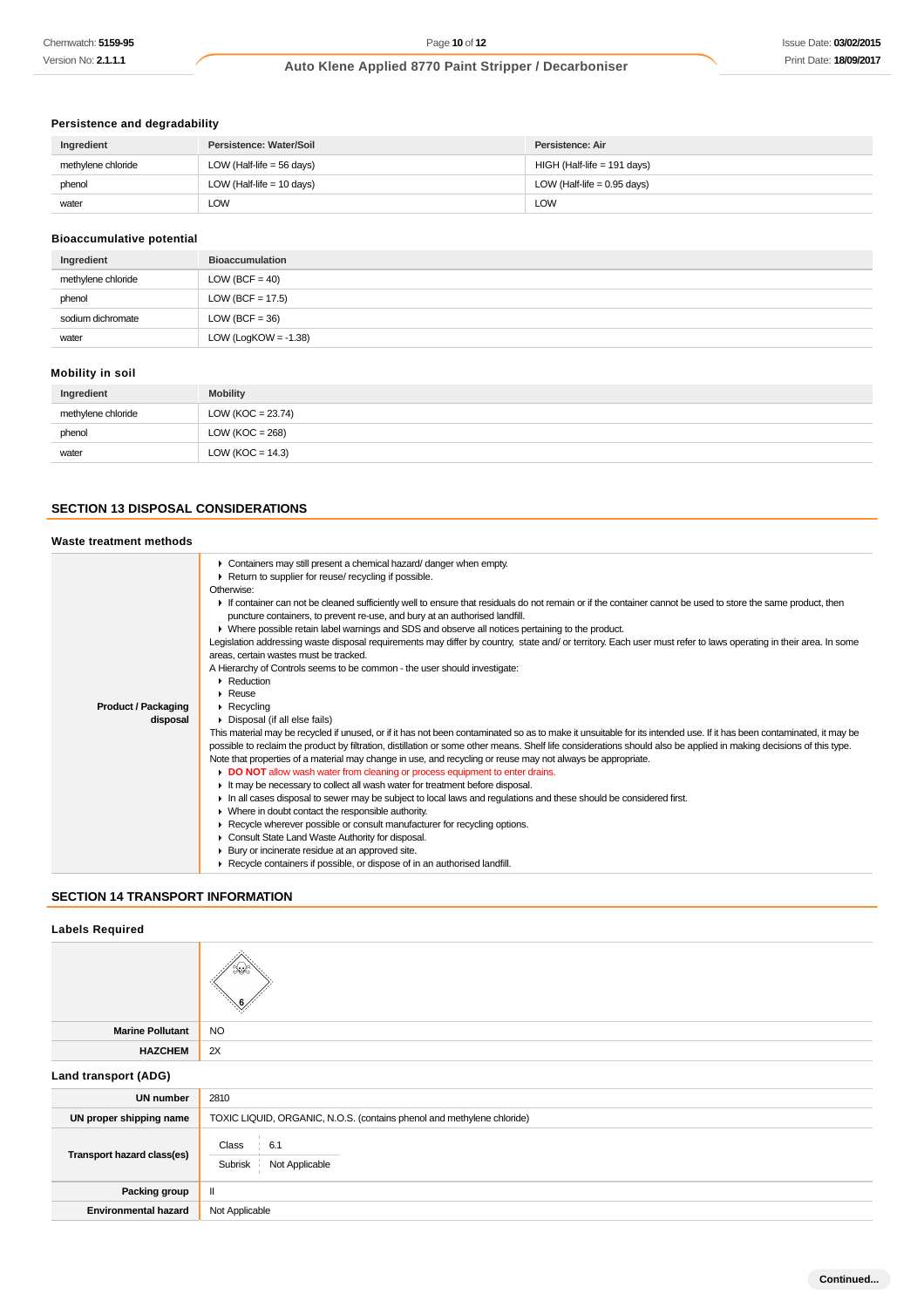# **Air transport (ICAO-IATA / DGR)**

| <b>UN number</b>             | 2810                                                                                                                                                                                                                                                                                        |                                                                 |
|------------------------------|---------------------------------------------------------------------------------------------------------------------------------------------------------------------------------------------------------------------------------------------------------------------------------------------|-----------------------------------------------------------------|
| UN proper shipping name      | Toxic liquid, organic, n.o.s. * (contains phenol and methylene chloride)                                                                                                                                                                                                                    |                                                                 |
| Transport hazard class(es)   | <b>ICAO/IATA Class</b><br>6.1<br>ICAO / IATA Subrisk<br>Not Applicable<br><b>ERG Code</b><br>6L                                                                                                                                                                                             |                                                                 |
| Packing group                | Ш                                                                                                                                                                                                                                                                                           |                                                                 |
| <b>Environmental hazard</b>  | Not Applicable                                                                                                                                                                                                                                                                              |                                                                 |
| Special precautions for user | Special provisions<br>Cargo Only Packing Instructions<br>Cargo Only Maximum Qty / Pack<br>Passenger and Cargo Packing Instructions<br>Passenger and Cargo Maximum Qty / Pack<br>Passenger and Cargo Limited Quantity Packing Instructions<br>Passenger and Cargo Limited Maximum Qty / Pack | A3 A4 A137<br>662<br>60L<br>654<br>5L<br>Y641<br>1 <sub>L</sub> |

#### **Sea transport (IMDG-Code / GGVSee)**

| <b>UN number</b>             | 2810                                                                                                 |  |  |
|------------------------------|------------------------------------------------------------------------------------------------------|--|--|
| UN proper shipping name      | TOXIC LIQUID, ORGANIC, N.O.S. (contains phenol and methylene chloride)                               |  |  |
| Transport hazard class(es)   | <b>IMDG Class</b><br>6.1<br><b>IMDG Subrisk</b><br>Not Applicable                                    |  |  |
| Packing group                |                                                                                                      |  |  |
| <b>Environmental hazard</b>  | Not Applicable                                                                                       |  |  |
| Special precautions for user | $F-A$ , S-A<br><b>EMS Number</b><br>Special provisions<br>274<br><b>Limited Quantities</b><br>100 mL |  |  |

# **Transport in bulk according to Annex II of MARPOL and the IBC code** Not Applicable

### **SECTION 15 REGULATORY INFORMATION**

# **Safety, health and environmental regulations / legislation specific for the substance or mixture**

**METHYLENE CHLORIDE(75-09-2) IS FOUND ON THE FOLLOWING REGULATORY LISTS** Australia Exposure Standards Australia Hazardous Substances Information System - Consolidated Lists Australia Inventory of Chemical Substances (AICS) International Agency for Research on Cancer (IARC) - Agents Classified by the IARC Monographs **PHENOL(108-95-2) IS FOUND ON THE FOLLOWING REGULATORY LISTS** Australia Exposure Standards Australia Hazardous Substances Information System - Consolidated Lists Australia Inventory of Chemical Substances (AICS) International Agency for Research on Cancer (IARC) - Agents Classified by the IARC Monographs **POTASSIUM OLEATE(143-18-0) IS FOUND ON THE FOLLOWING REGULATORY LISTS** Australia Inventory of Chemical Substances (AICS) **SODIUM DICHROMATE(10588-01-9) IS FOUND ON THE FOLLOWING REGULATORY LISTS** Australia Exposure Standards Australia Hazardous Substances Information System - Consolidated Lists Australia Inventory of Chemical Substances (AICS) International Agency for Research on Cancer (IARC) - Agents Classified by the IARC Monographs **WATER(7732-18-5) IS FOUND ON THE FOLLOWING REGULATORY LISTS**

Australia Inventory of Chemical Substances (AICS)

| <b>National Inventory</b> | <b>Status</b>                                                              |
|---------------------------|----------------------------------------------------------------------------|
| Australia - AICS          |                                                                            |
| Canada - DSL              |                                                                            |
| Canada - NDSL             | N (phenol; sodium dichromate; water; methylene chloride; potassium oleate) |
| China - IECSC             |                                                                            |
|                           |                                                                            |